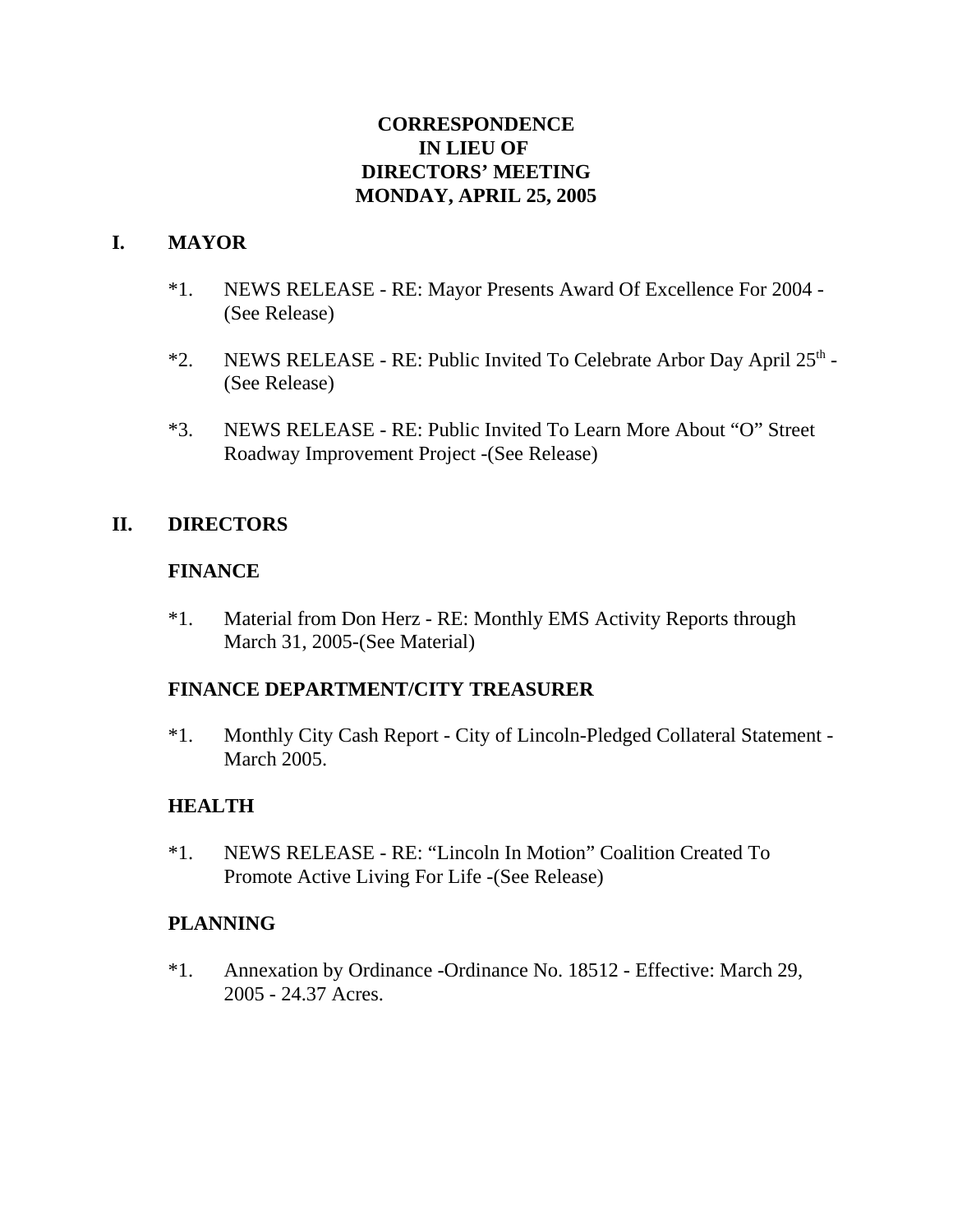\*2. Letter from Jean Walker to Jason Thiellen, Engineering Design Consultants - RE: Comprehensive Plan Amendment No. 05012, Annexation No. 05005, and Change of Zone No. 05020, Prairie Village North Planned Unit Development (84<sup>th</sup> & Adams Street) - (See Letter)

# **PLANNING COMMISSION FINAL ACTION .....**

- \*1. Special Permit No. 05017, Ravenwood Community Unit Plan (S. 93rd Street and Old Cheney Road) Resolution No. PC-00920.
- \*2. Special Permit No. 05008, West Van Dorn Heights Community Unit Plan (Northeast of S.W. 70<sup>th</sup> Street and W. Van Dorn Street) Resolution No. PC-00921.

#### **PUBLIC WORKS & UTILITIES**

\*1. Public Works & Utilities ADVISORY - RE: "O" Street Roadway Improvements;  $46<sup>th</sup> - 52<sup>nd</sup> Street Public Meeting - Project #701780 - (See)$ Advisory)

#### **WOMEN'S COMMISSION**

- \*1. NEWS ADVISORY- RE: Candidates Forum Held At Malone On Thursday -Travel advisory for candidates' forum held at Malone Community Center- (Council received a copy of this Advisory in their file folders on 4/18/05) (See Advisory)
- \*2. NEWS RELEASE RE: Workshop Designed To Help Parents With Crucial Questions - Lincoln/Lancaster Teenage Pregnancy Prevention Coalition Presents "Sex, Drugs and Rock & Roll: Everything Parents Need to Know!" - (See Release)

# **III. CITY CLERK**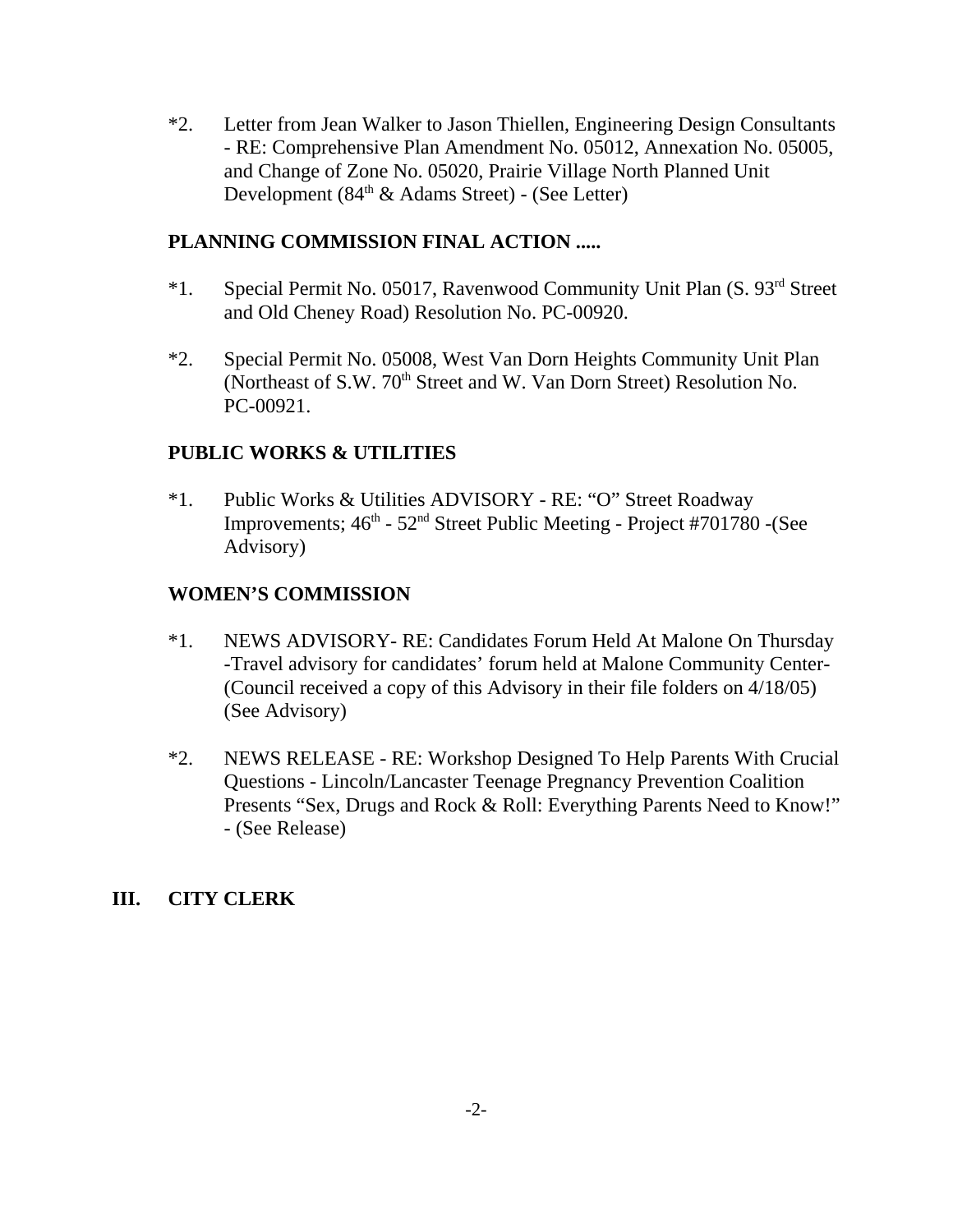# **IV. COUNCIL**

#### **A. COUNCIL REQUESTS/CORRESPONDENCE**

#### **JONATHAN COOK**

1. Request to Police Chief Casady - RE: 4-wheeled ATVs on street-(RFI#123 - 4/18/05). — **1.) SEE RESPONSE FROM POLICE CHIEF TOM CASADY RECEIVED ON RFI#123 - 04/18/05.** 

#### **GLENN FRIENDT**

1. Request to Dana Roper, City Attorney - RE: Political campaign forums on 5 City TV- (RFI#42 - 04/14/05)

#### **PATTE NEWMAN**

- 1. OUTSTANDING Request to Marc Wullschleger, Urban Development/ **Lynn Johnson, Parks & Recreation/Ann Harrell, Public Works** - RE: Requesting information about the proposed bike/ped bridge over North  $27<sup>th</sup>$ Street - (RFI#32-3/15/05). — **1.) SEE RESPONSE FROM WYNN HJERMSTAD, URBAN DEVELOPMENT DEPARTMENT RECEIVED ON RFI#32-3/23/05.**
- 2. Additions to Requests For Information #30 from Patte Newman & #164 from Annette McRoy to Don Taute, Personnel Director - RE: "M" class employees - (PNRFI#30A & AMRFI#164A - 4/06/05)
- 3. Additions to Request For Information #32 to Marc Wullschleger, Urban Development - RE: North 27<sup>th</sup> Bridge - (RFI#32A-4/06/05)
- 4. Request to Ann Harrell, Public Works/Marc Wullschleger & Dallas McGee, Urban Development - RE: Explain why the sidewalk is being replaced on 11th Street east of LES? - (RFI#34 - 4/21/05)

# **ANNETTE McROY**

1. Additions to Requests For Information #30 from Patte Newman & #164 from Annette McRoy to Don Taute, Personnel Director - RE: "M" class employees - (PNRFI#30A & AMRFI#164A - 4/06/05)